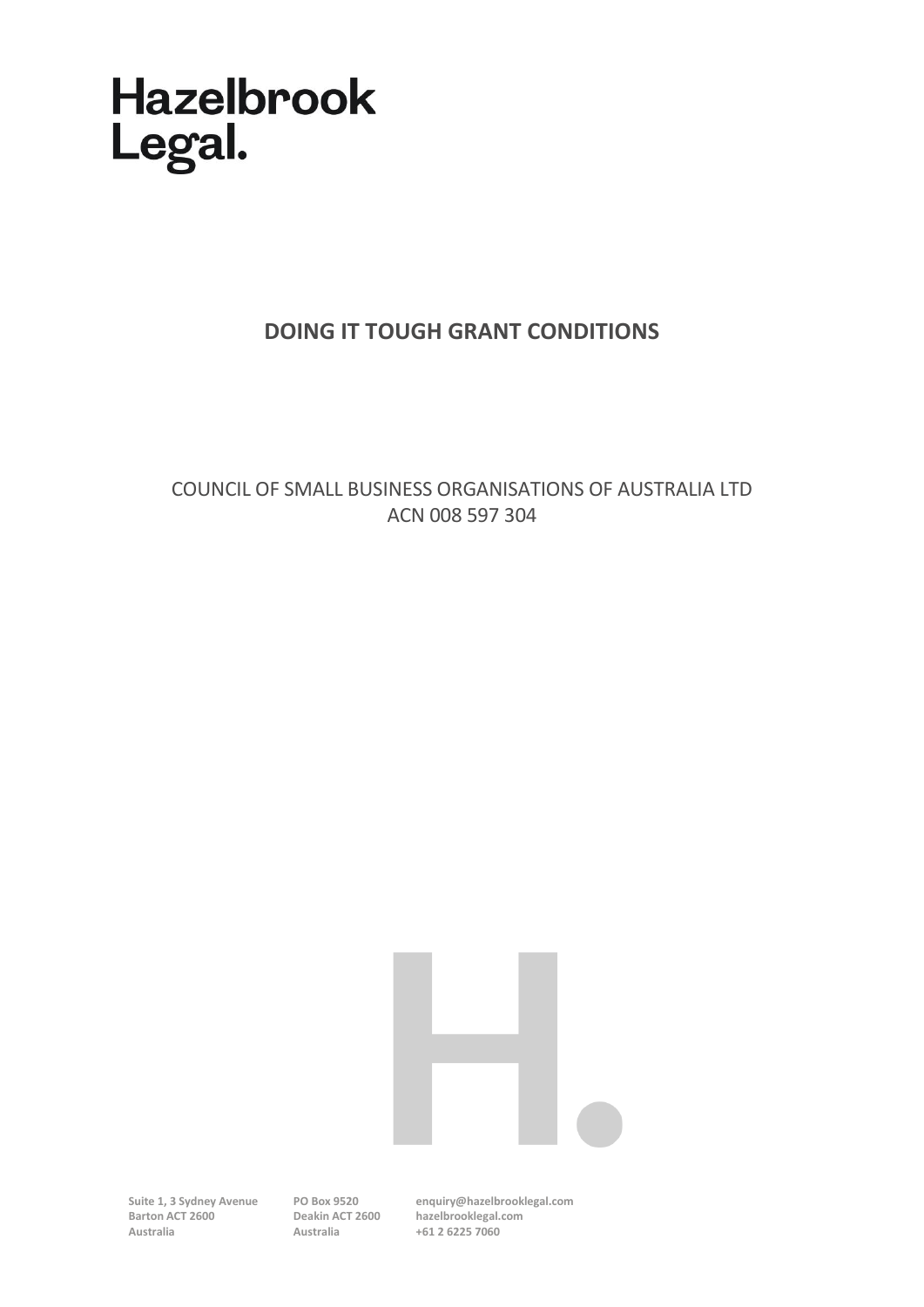# **CONTENTS**

| $\mathbf 1$    | <b>DEFINITIONS AND INTERPRETATIONS</b> | 2 |
|----------------|----------------------------------------|---|
| $\overline{2}$ | <b>NATURE OF THESE CONDITIONS</b>      | 3 |
| 3              | <b>GRANT APPLICATIONS</b>              | 3 |
| 4              | <b>GRANT PAYMENT</b>                   | 4 |
| 5              | <b>RECORD KEEPING</b>                  | 5 |
| 6              | <b>ACKNOWLEDGEMENTS AND PUBLICITY</b>  | 5 |
| $\overline{ }$ | <b>INDEMNITY AND LIABILITY</b>         | 5 |
| 8              | <b>DISPUTE RESOLUTION</b>              | 5 |
| 9              | <b>TERMINATION</b>                     | 6 |
| 10             | <b>GENERAL PROVISIONS</b>              | 6 |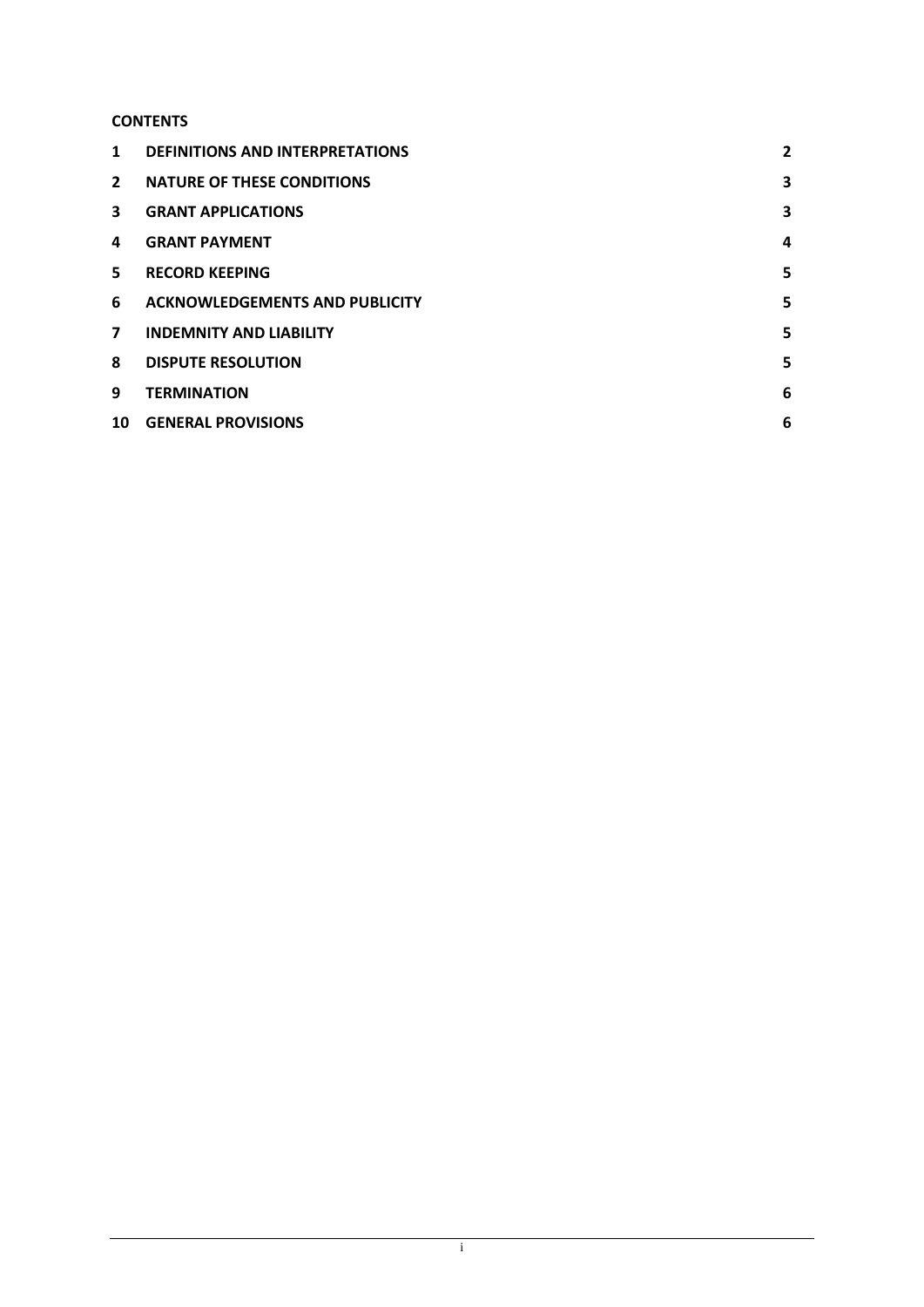#### **PARTIES:**

### **1. COUNCIL OF SMALL BUSINESS ORGANISATIONS OF AUSTRALIA LTD ACN 008 597 304,** of **33-35 ATCHISON STREET, ST LEONARDS, NSW 2065 ("COSBOA").**

**AND**

#### **2. THE APPLICANT FOR THE "DOING IT TOUGH" GRANTS PROGRAM ("You").**

#### **BACKGROUND**

- A. COSBOA has established the Doing It Tough Grants Program (**Program**) for Victorian microbusinesses (including sole traders) who have been negatively affected by the COVID-19 lockdowns implemented by the Victorian State Government in response to the COVID-19 pandemic.
- B. Under the Program, grants of \$3,000 will be made available to eligible Victorian microbusinesses.
- C. These Conditions set out the terms and conditions that apply to the submission of applications and the use of grant funds under the Program.

#### **OPERATIVE PROVISIONS**

**IT IS AGREED** as follows:

#### <span id="page-2-0"></span>**1 DEFINITIONS AND INTERPRETATIONS**

#### **1.1 Definitions**

**Applicant** means a person or entity that submits an Application.

**Application** means an application for a Grant under the Program, submitted via the COSBOA website in accordance with the relevant application form.

**Business Material** has the meaning given in claus[e 6.2.](#page-5-4)

**Conditions** means these grant terms and conditions.

**Grant** means the provision of funding of up to \$3,000 by COSBOA to a Successful Applicant under these Conditions.

**Personal Information** has the meaning given to it in section 6 of the *Privacy Act 1988 (Cth)*, and its amendments from time to time.

**Privacy Policy** means the COSBOA Doing It Tough Program privacy policy which is available at https://www.cosboa.org.au/doing-it-tough, as amended from time to time.

**Successful Applicant** means an Applicant that COSBOA has determined, in its absolute discretion, is both eligible for, and will receive, a Grant under the Program.

**You** means an Applicant for a Grant under the Program, and includes Successful Applicants.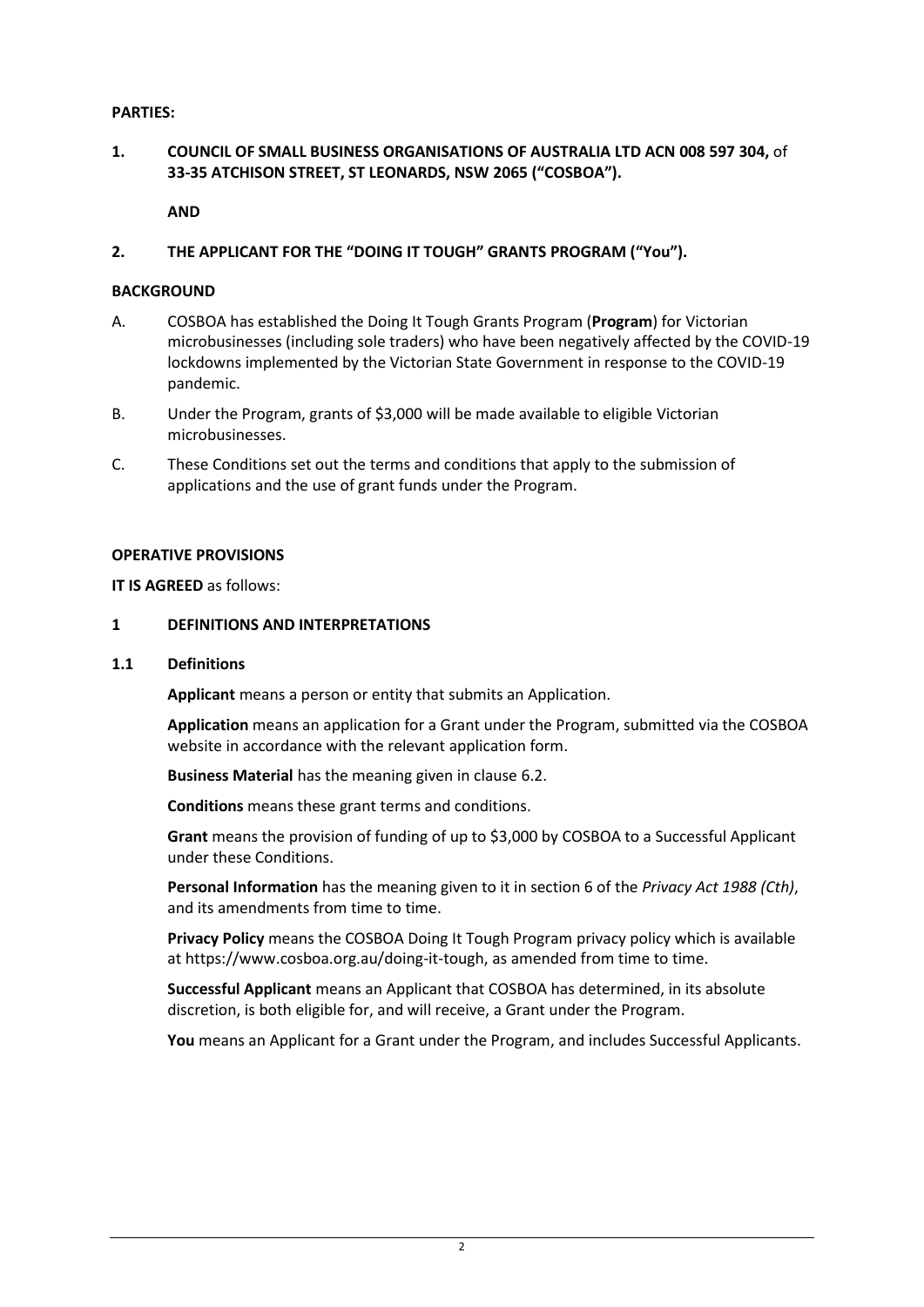- **1.2 (Interpretation):** In these Conditions unless the contrary intention appears:
	- (a) Headings are for convenience only and do not form part of these Conditions or affect its interpretation.
	- (b) A reference to any legislation includes regulations and other instruments under it and any variation or replacement of any of them.
	- (c) The singular includes the plural and vice versa, and words importing any gender include the other genders.
	- (d) References to any instrument are to that instrument as it may from time to time to be amended to extended in accordance with its terms.
	- (e) A reference to a "person" includes an individual, a firm, a body corporate, a partnership, a joint venture, an unincorporated body or association or any authority.
	- (f) References to dollars or \$ is a reference to Australian dollars.
- **1.3 (Drafting responsibility):** No provision of these Conditions is to be construed against a party because that party (or that party's adviser) was responsible for drafting it.

### <span id="page-3-0"></span>**2 NATURE OF THESE CONDITIONS**

- **2.1 (Consent to these Conditions):** By submitting an Application, You acknowledge and agree that You have:
	- (a) read and understood the terms of these Conditions; and
	- (b) accepted and agreed to be bound by all terms of these Conditions.
- **2.2 (Binding nature of Conditions):** Each party agrees that these Conditions are binding on that party's legal personal representative, heirs, successors and permitted assigns.
- **2.3 (Exclusion of agency and partnership)** Nothing in these Conditions is to be treated as creating a partnership, joint or co-venture or fiduciary obligation between the parties, or any two or more of them, under the laws of any applicable jurisdiction and, except as specifically provided in these Conditions, no party may act or has any authority to act as agent of or trustee for or in any way bind or commit any other party to any obligation.

### <span id="page-3-1"></span>**3 GRANT APPLICATIONS**

- **3.1 (Eligibility):** By submitting an Application, you represent and warrant to COSBOA that:
	- (a) You currently have three or fewer employees;
	- (b) Your revenue for financial year 2020-2021 was less than \$75,000; and
	- (c) You have not received any government financial support related to the COVID-19 pandemic since 1 June 2021.
- **3.2 (Proof of eligibility):** You agree that if You are selected as a Grant recipient under the Program, you must provide to COSBOA such proof of your eligibility for a Grant as COSBOA may reasonably require from time to time.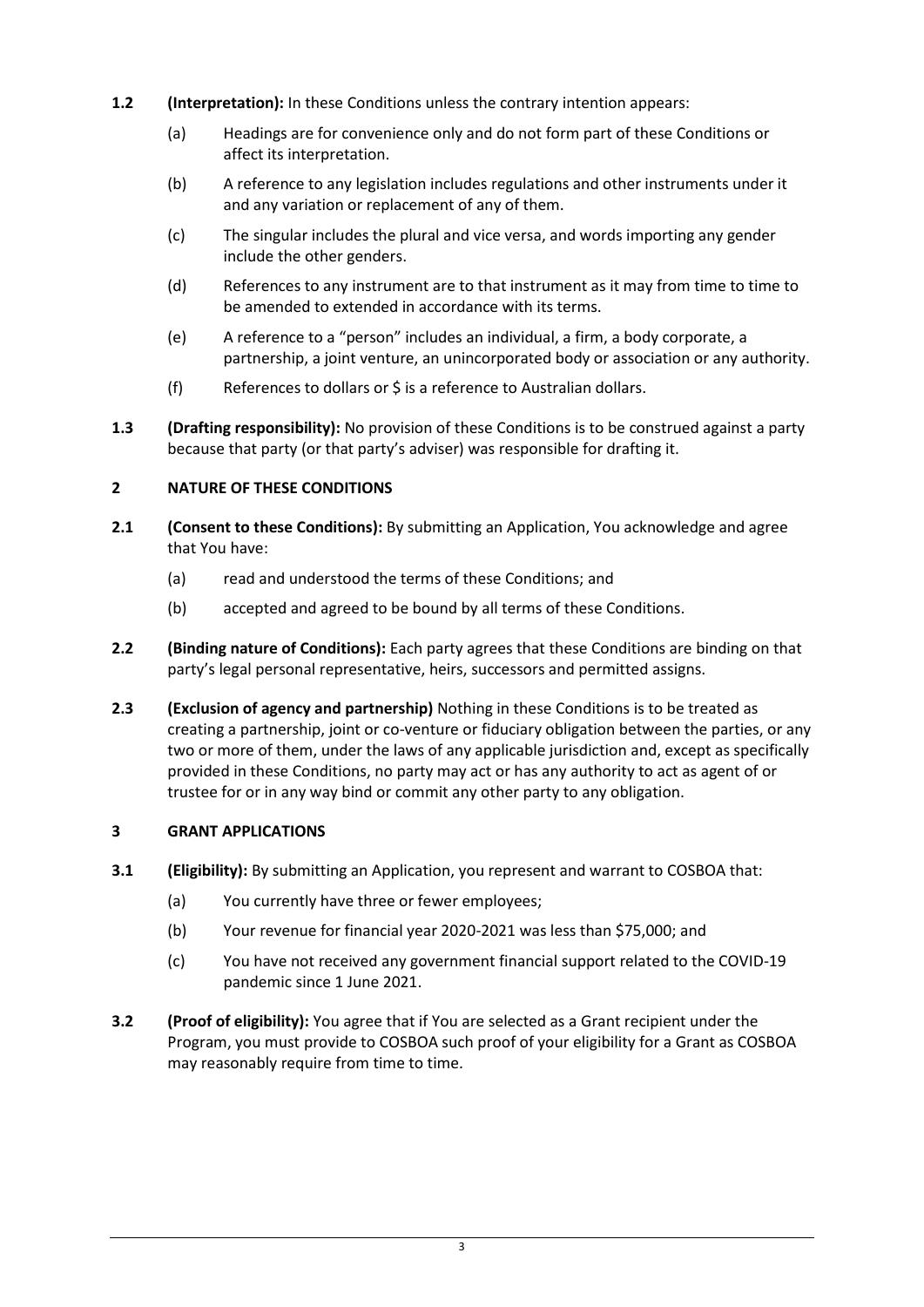- **3.3 (Third parties and background checks):** You agree that COSBOA may provide information submitted by you in your Application to third parties for the purposes of performing a background check, confirming eligibility for the Program, confirming your identity or for any other purpose that COSBOA deems necessary for the administration of the Program.
- **3.4 (Applicant warranties):** Without limiting any other warranties in these Conditions, by submitting an Application You warrant to COSBOA that:
	- (a) all information submitted to COSBOA in Your Application is accurate, true and correct;
	- (b) Your business does not promote, sell, or advertise any goods or services in contravention of any relevant law;
	- (c) Your business is not insolvent, none of Your shareholders or directors are bankrupt, and you are not under any form of external administration;
	- (d) You are not currently party to a civil or criminal matter; and
	- (e) to the best of Your knowledge as at the date of your Application, neither You nor your officers or employees have any actual, perceived or potential conflicts of interest in relation to the Program.
- **3.5 (Personal Information):** You agree that where information provided by You as part of the Program is Personal Information, this information will be dealt with in accordance with COSBOA's Privacy Policy.
- **3.6 (Grant decisions):** You agree that COSBOA may make decisions on:
	- (a) Applicant eligibility for a Grant;
	- (b) whether to make a Grant; and
	- (c) the quantum of any Grant,

in its sole and absolute discretion. You agree that any decisions made by COSBOA related to the Program are final and are not subject to review or appeal. You agree that COSBOA is not required to provide You with any information or reasons in relation to a Program decision.

### <span id="page-4-0"></span>**4 GRANT PAYMENT**

- **4.1 (Application):** This claus[e 4](#page-4-0) only applies to Successful Applicants.
- **4.2 (Payment):** If You are a Successful Applicant, COSBOA agrees to pay the Grant to You in accordance with these Conditions.
- <span id="page-4-1"></span>**4.3 (Withholding payment):** Notwithstanding any other provision of these Conditions, COSBOA may by notice withhold payment of any amount of the Grant if it reasonably believes:
	- (a) You have not complied with these Conditions;
	- (b) You are unlikely to be able to manage the Grant in accordance with these Conditions; or
	- (c) there is a serious concern relating to You or these Conditions which requires investigation.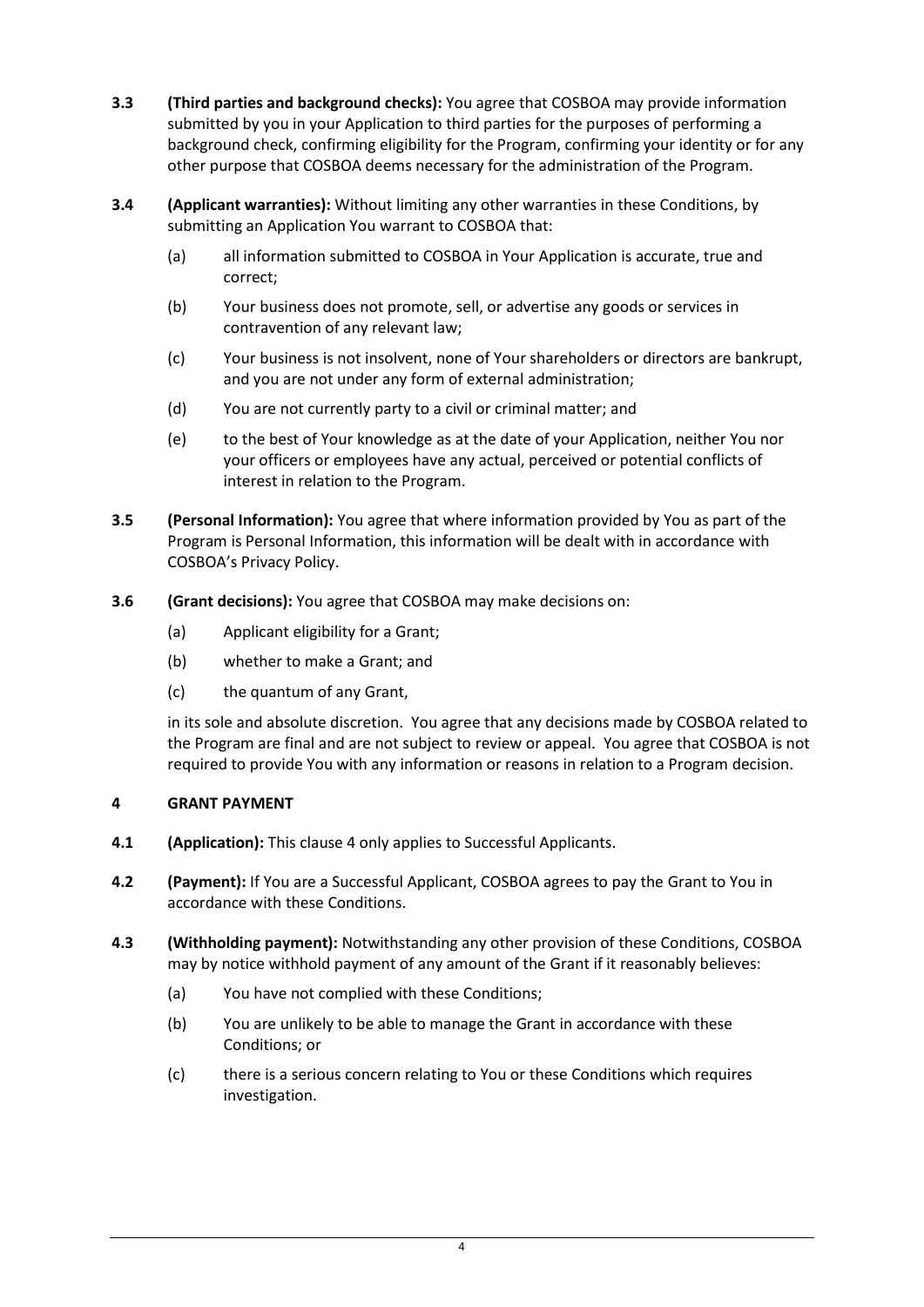- **4.4 (Addressing reasons):** If COSBOA withholds a payment under clause [4.3,](#page-4-1) it will only be obliged to pay the withheld amount if You have addressed the reasons contained in the notice provided under claus[e 4.3](#page-4-1) to COSBOA's reasonable satisfaction.
- **4.5 (Spending the Grant):** You agree to only spend Grant money for legitimate purposes related to the operation of Your business and otherwise in accordance with these Conditions, and not for any other purpose.
- **4.6 (Repayment):** If any of the Grant amount has been spent other than in accordance with these Conditions, You agree to repay that amount to COSBOA, unless COSBOA otherwise agrees in writing.

## <span id="page-5-0"></span>**5 RECORD KEEPING**

You agree to keep financial accounts and other records relating to the receipt and expenditure of the Grant and to provide copies of those records to COSBOA upon request.

### <span id="page-5-1"></span>**6 ACKNOWLEDGEMENTS AND PUBLICITY**

- **6.1 (Acknowledgements):** You agree to acknowledge COSBOA's support in all promotions and advertising materials published by You in connection with the Program.
- <span id="page-5-4"></span>**6.2 (Publicity):** You agree that COSBOA may use Your business' name, logo and related information (**Business Material**) in any advertising or public announcements relating to the Program, and You grant to COSBOA a perpetual, non-exclusive, irrevocable, royalty-free licence to use, modify communicate, reproduce, publish, adapt and sublicence all Business Material and all other material that You provide to COSBOA under these Conditions for the purposes of the Program.

### <span id="page-5-2"></span>**7 INDEMNITY AND LIABILITY**

- **7.1 (Indemnity):** You agree to indemnify COSBOA, its officers, employees and contractors against any claim, loss, damage or costs arising from or in connection with the provision of the Grant to You and Your expenditure of the Grant. Your obligation to indemnify COSBOA under this clause will reduce proportionally to the extent any act or omission on the part of COSBOA contributed to the claim, loss, damage or cost.
- **7.2 (Maximum liability):** The maximum aggregate liability of COSBOA under or in connection with these Conditions, whether in contract, tort (including negligence), breach of statutory duty or otherwise, must not exceed an amount equal to the Grant paid to You.

### <span id="page-5-3"></span>**8 DISPUTE RESOLUTION**

- **8.1 (Informal resolution):** The parties agree not to initiate legal proceedings in relation to a dispute unless they have tried and failed to resolve the dispute by negotiation.
- **8.2 (Urgent relief):** This clause [8](#page-5-3) does not prevent any party from seeking urgent injunctive, declaratory or other interlocutory relief.
- **8.3 (No relief from obligations):** Notwithstanding that a negotiation or other attempt to resolve a dispute may have commenced, nothing in this clause is intended to relieve any party from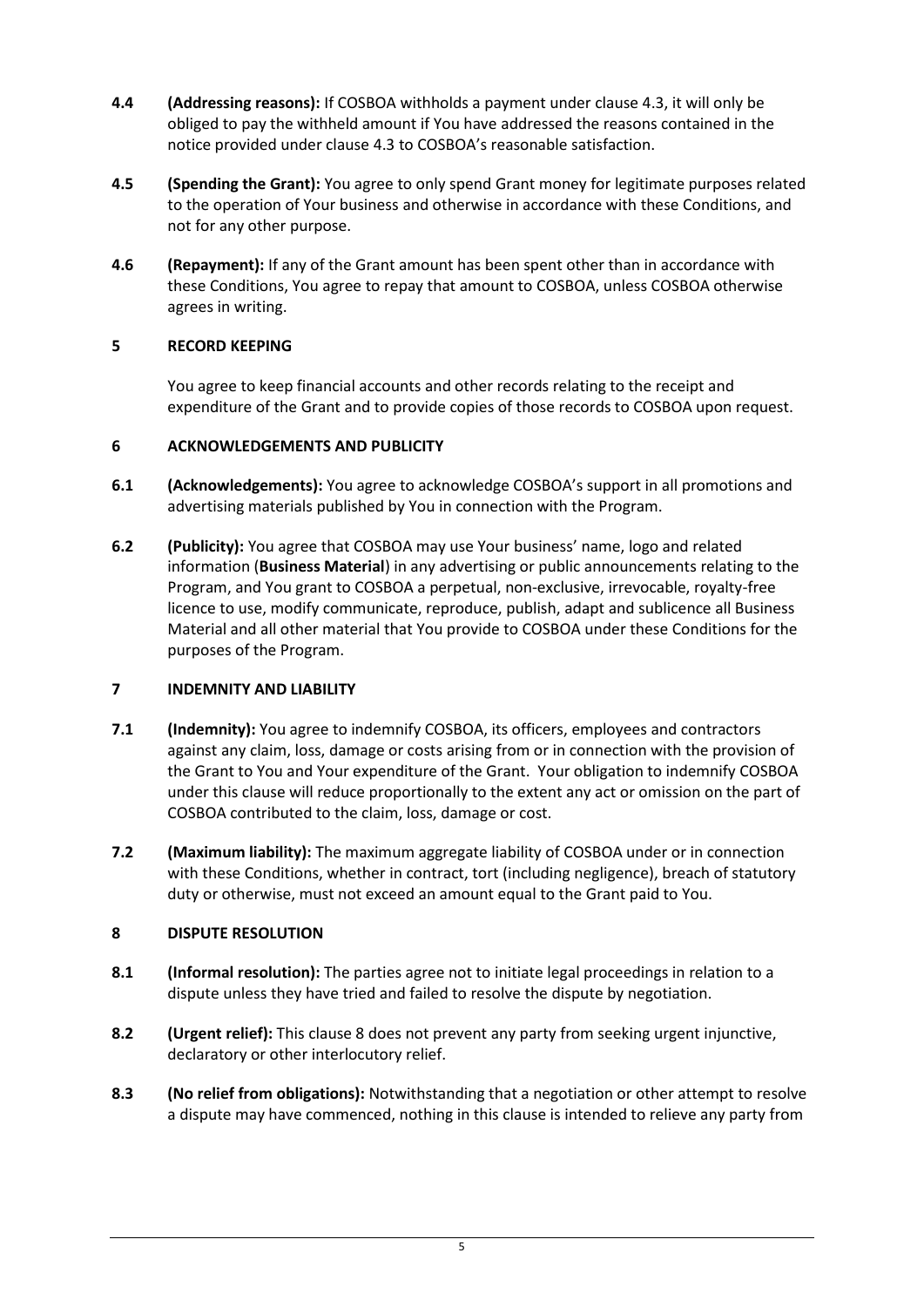performing their obligations under these Conditions.

# <span id="page-6-0"></span>**9 TERMINATION**

COSBOA may terminate these Conditions by notice where it reasonably believes You:

- (a) have breached these Conditions;
- (b) have provided false or misleading statements in your Application; or
- (c) have become bankrupt or insolvent, entered into a scheme of arrangement with creditors, or have come under any form of external administration.

### <span id="page-6-1"></span>**10 GENERAL PROVISIONS**

- **10.1 (Notices):** A notice required to be given under these Conditions must be in writing and delivered using any of the following means:
	- (a) hand delivery;
	- (b) courier; or
	- (c) e-mail,

in the case of COSBOA, to the contact details set out in the "Parties" section of these Conditions, and in the case of You, to your contact details provided as part of your Application, or such updated or replacement address notified by a party from time to time.

- **10.2 (Entire agreement):** These Conditions comprises the parties' entire understanding in relation to the subject matter of these Conditions and supersedes any prior agreement or arrangement.
- **10.3 (Cumulative):** The rights, remedies and powers of the parties under these Conditions are cumulative and not exclusive of any rights, remedies or powers provided to the parties by law.
- **10.4 (Consent):** Unless these Conditions expressly provides otherwise, any approval or consent required to be obtained under these Conditions may be withheld, given conditionally, or given unconditionally, in each case in the relevant party's absolute discretion.
- **10.5 (Waiver):** A right granted to one party under these Conditions may only be waived by that party giving notice in writing to the other parties. A party does not waive any right granted under these Conditions merely by not exercising that right immediately.
- **10.6 (Severance):** Any provision of these Conditions which is invalid or unenforceable in a particular jurisdiction, may be read down or severed to the extent of the invalidity or unenforceability in that jurisdiction only. The invalidity or unenforceability of a provision of these Conditions in one jurisdiction does not affect the:
	- (a) application of that provision in any other jurisdiction in which it is valid and enforceable; or
	- (b) remaining provisions of these Conditions.